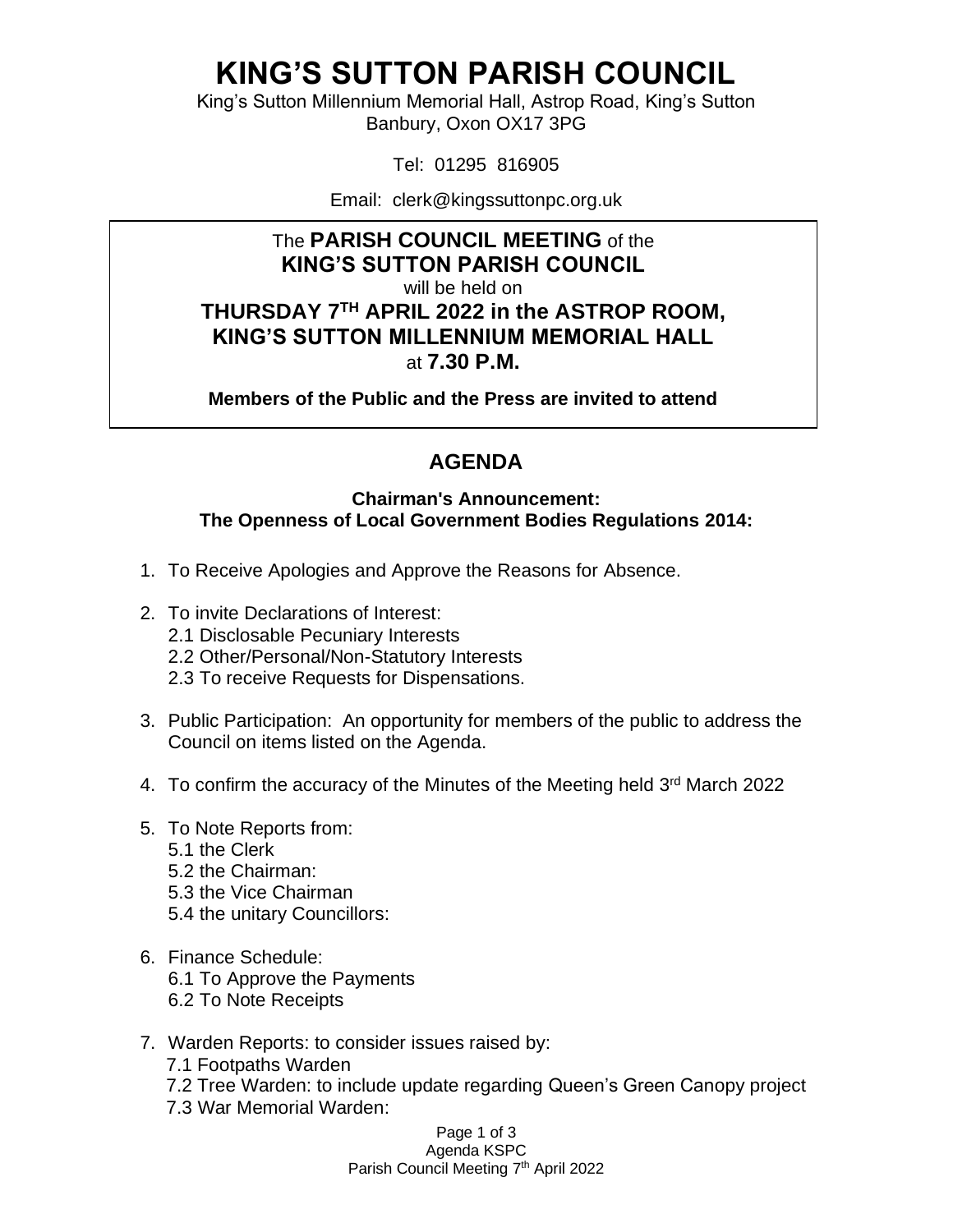# **KING'S SUTTON PARISH COUNCIL**

King's Sutton Millennium Memorial Hall, Astrop Road, King's Sutton Banbury, Oxon OX17 3PG

- 8. Annual Parish Meeting 2022: Wednesday 20<sup>th</sup> April : to finalise arrangements
- 9. Training: courses and workshops 9.1 To receive requests for places on courses, 9.2 To receive feedback from Councillors on attended courses
- 10.To consider a consultation for parking restriction changes on The Square
- 11.Planning:
	- 11.1 Chairman's Report

11.2 To consider recommendations from the Meeting held at  $7p.m.$  on  $7<sup>th</sup>$ April 2022

11.2.1 Application No WNS/2022/0505/FUL

Proposal: Three dormer windows at the front

Location: 14 Banbury Lane, Kings Sutton, Northamptonshire, OX17 3RU <https://snc.planning-register.co.uk/Planning/Display/WNS/2022/0505/FUL>

11.2.2 Application No WNS/2022/0440/TCA: for information only Proposal: T1 - Red Oak (Quercus rubra) - Crown reduction by 1.5m Location: Lovells 7 The Square Kings Sutton OX17 3RE <https://snc.planning-register.co.uk/Planning/Display/WNS/2022/0440/TCA>

11.2.3 Application No WNS/2022/0614/TCA: for information only Proposal: G1 - Hazels (Corylus avellana), Crown reduction away from neighbouring property to increase light levels to their flowerbeds. G2 - Hazels (Corylus avellana), Selective coppicing of group to clear back from neighbouring property.

Location: Lovells 7 The Square Kings Sutton OX17 3RE <https://snc.planning-register.co.uk/Planning/Display/WNS/2022/0614/TCA>

12.Finance Governance & Policy Committee:

12.1 Chairman's Report:

12.2 To consider Recommendations from the Meeting held on 22<sup>nd</sup> March 2022:

Recommendation 1: That the PC pays for the rent of the hall for the Mums and Tots Group, noting that the group meets 39 times per year at a current room hire cost of £21.75 per session.

Recommendation 2: To award a one-off grant of £1000, to Ability CIC recognising the impact that the Covid-19 pandemic has had on the ability of the organisation to raise funds. and noting that the service is used by the residents of King's Sutton